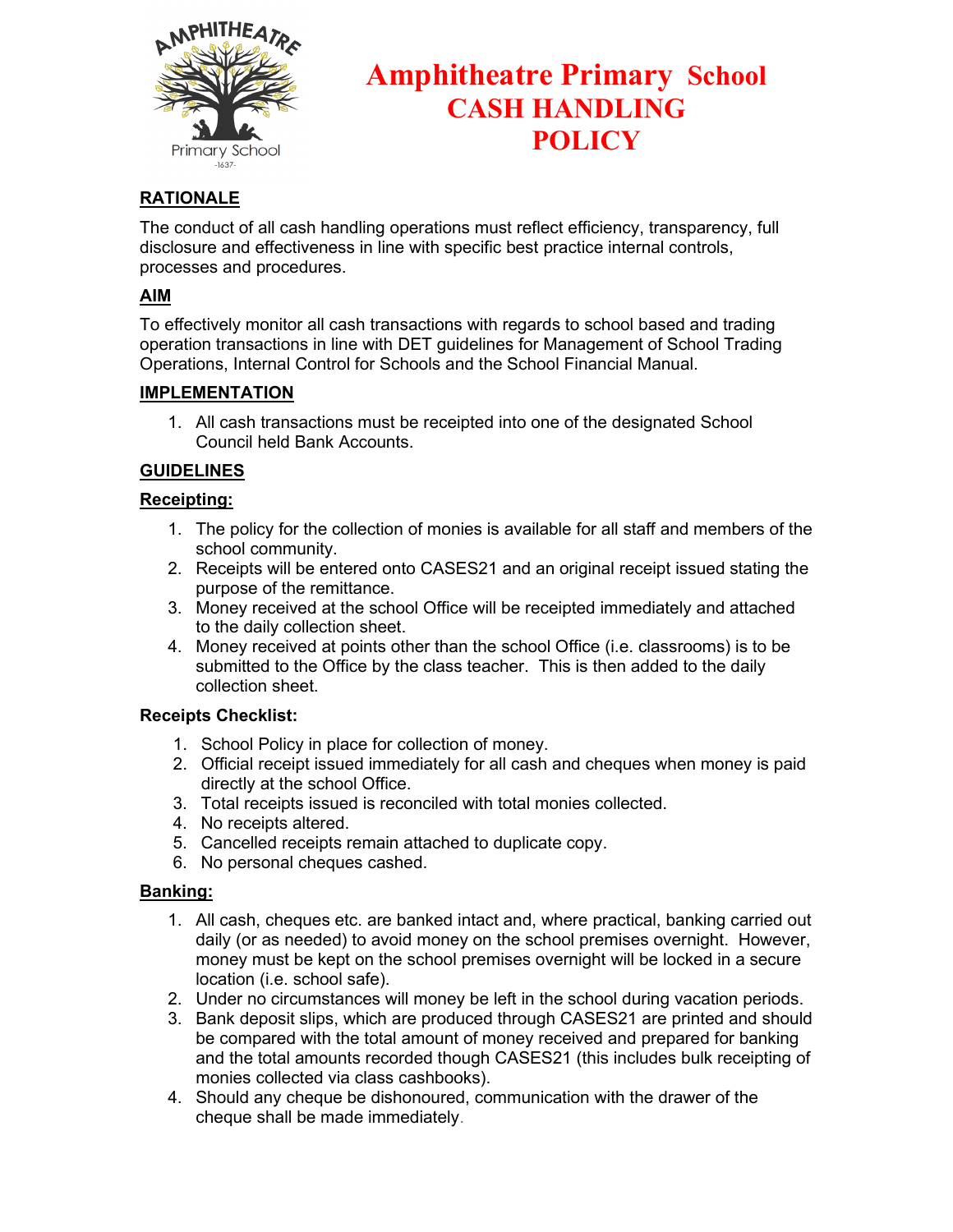

# **Amphitheatre Primary School CASH HANDLING POLICY**

## **Banking Checklist:**

- 1. All cash and cheques collected are banked intact daily (where practical).
- 2. Bank deposit slips compared to actual receipts.
- 3. Depositor signs bank deposit slip/book.
- 4. Cash stored in safe with controlled access.
- 5. Money not left on school premises during vacation periods.
- 6. Dishonoured cheques are followed up promptly.

# **EVALUATION**

Avoca Primary School is committed to ensuring this policy is publicised and implemented and will monitor and review its effectiveness.

This policy is to be reviewed annually by the Finance Committee and School Council.

## **REFERENCES**

Schools Electronic Funds Management Guidelines

<http://www.education.vic.gov.au/school/principals/finance/pages/default.aspx>

Finance Manual for Victorian Government Schools

<http://www.education.vic.gov.au/school/principals/finance/Pages/guidelines.aspx>

Internal Control Procedures in Victorian Government Schools

<http://www.education.vic.gov.au/management/financial>

Fraud Prevention Policy Victorian Government Schools <https://edugate.eduweb.vic.gov.au/Services/Policies/Pages/Fraud.aspx>

Cash Handling Policy Victorian Government Schools

[https://edugate.eduweb.vic.gov.au/Services/Policies/Fraud%20Control%20Framework/C](https://edugate.eduweb.vic.gov.au/Services/Policies/Fraud%20Control%20Framework/Cash%20Handling%20Primer%20for%20Victorian%20Government%20Schools.pdf) [ash%20Handling%20Primer%20for%20Victorian%20Government%20Schools.pdf](https://edugate.eduweb.vic.gov.au/Services/Policies/Fraud%20Control%20Framework/Cash%20Handling%20Primer%20for%20Victorian%20Government%20Schools.pdf)

# This policy was ratified by School Council 2021

# **Principal Council President Council President**

**Date Ratified:** May 2021 **Review Cycle Date:** May 2022